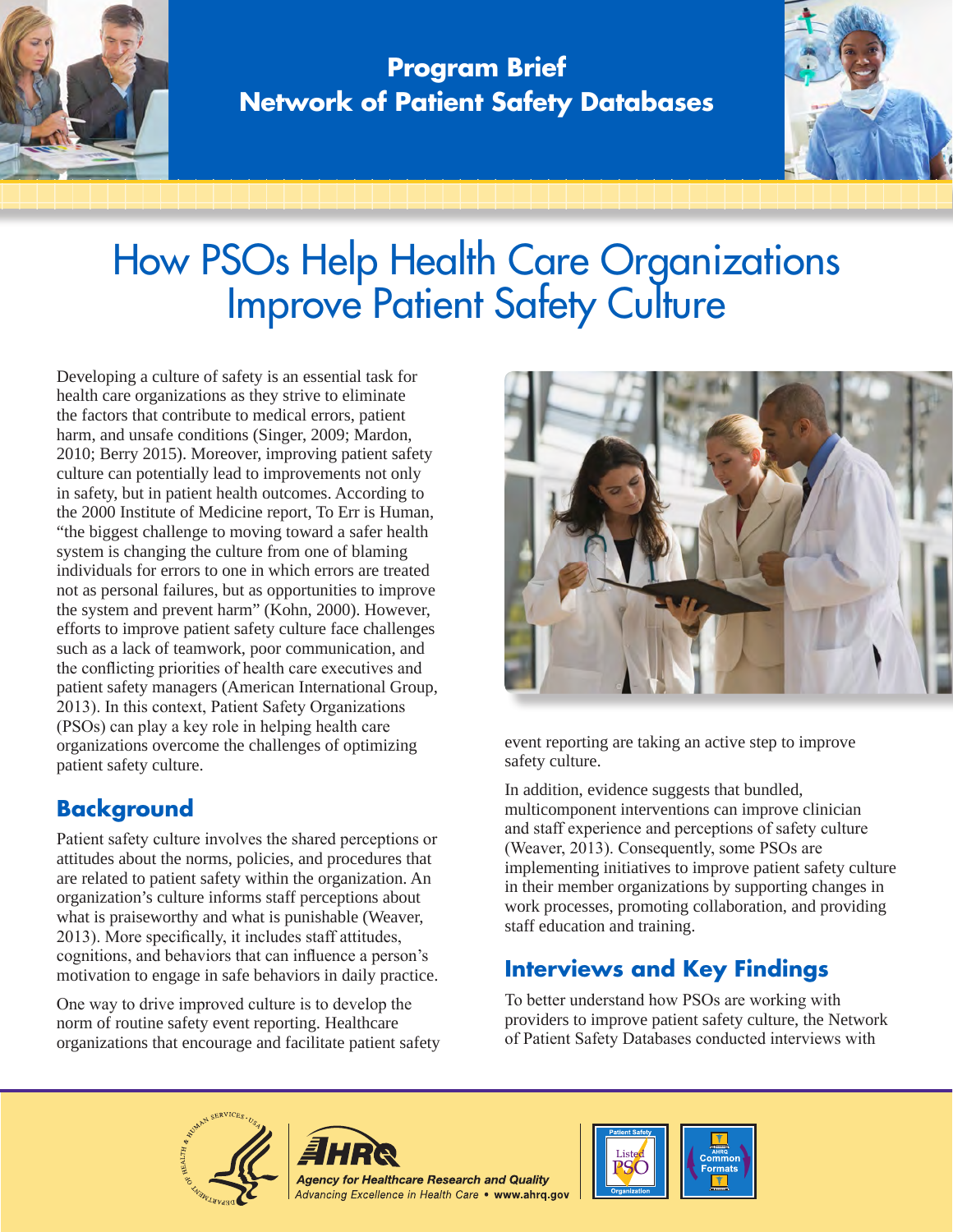key staff from five PSOs that are actively involved in efforts to improve patient safety culture.

The interviews revealed three themes for understanding how PSOs can work with their member organizations to improve patient safety culture:

- 1. Patient safety culture improvement starts with assessment
- 2. PSO privacy and confidentiality protections promote trust
- 3. PSOs facilitate improved patient safety culture by offering collaborative initiatives, education, and training

### **Theme 1: Patient safety culture improvement starts with assessment**

An initial assessment of patient safety culture is essential for identifying areas for improvement in a health care organization. By conducting a patient safety culture assessment, health care organizations can assess staff attitudes about patient safety issues, medical errors, and event reporting. Moreover, the assessment raises staff awareness about patient safety concerns in their facilities.

"A positive culture for safety is the foundation for learning about the vulnerabilities in the system. Once you know the opportunities, you can take action."

> Alex Christgen Interim Executive Director Center for Patient Safety

The *AHRQ Surveys on Patient Safety Culture* are valuable tools for assessing patient safety culture in hospitals, medical offices, ambulatory surgery centers, nursing homes, and community pharmacies. The surveys ask

about dimensions of safety culture such as teamwork, communication, and leadership. In addition, the surveys ask physician and staff respondents about the number of events that they reported in the past 12 months, and about respondent perceptions of the frequency of events reported.

After survey administration is complete, PSOs and their member organizations can use the results to drive

"Providing a debriefing of safety culture survey results and creating action plans is most important before another survey is administered."

> Sam R. Watson Senior Vice President Michigan Health & Hospital **Association**

#### **PSOs Interviewed**

- California Hospital Patient Safety Organization
- Michigan Health & Hospital Association
- Missouri Center for Patient Safety
- North Carolina Quality Center
- The PSO Advisory

change. Using the safety culture survey results, a PSO can compare each organization's scores to AHRQ comparative results or to those of similar PSO member organizations that administered the survey. Through the survey review process, the PSO can identify areas for improvement, explain the results to PSO members, and provide support to their members so they can create focused action plans. For example, one PSO provides action planning templates to their members that not only guides them through the action planning process but instructs their members on how to debrief staff on their safety culture results.

Health care organizations should plan to re-administer the AHRQ surveys after member organizations have implemented action plans, and after enough time has passed for the organizations to achieve measurable changes in patient safety culture. Health care facilities are encouraged to submit their data to one or more of the companion *AHRQ Surveys on Patient Safety Culture Comparative Databases*. Doing so allows facilities to compare their safety culture scores to those of similar organizations across the United States.

### **Theme 2: PSO privacy and confidentiality protections promote trust**

Trust is an important element of patient safety culture. In an organization with a strong safety culture that fosters trust, clinicians are comfortable reporting safety problems in the spirit of collaborative improvement, without fear of retaliation and litigation. These organizations provide a safe space where people are not afraid to report. The resulting increase in reporting of safety events can then lead to improvement in patient safety culture and more opportunities for learning and practice improvement.

A key factor that helps PSOs build trust is the set of legal protections for patient safety work product that protects incident investigations and the identity of the providers involved in a patient safety event or its report. With these protections, a PSO offers a safe space for both reporting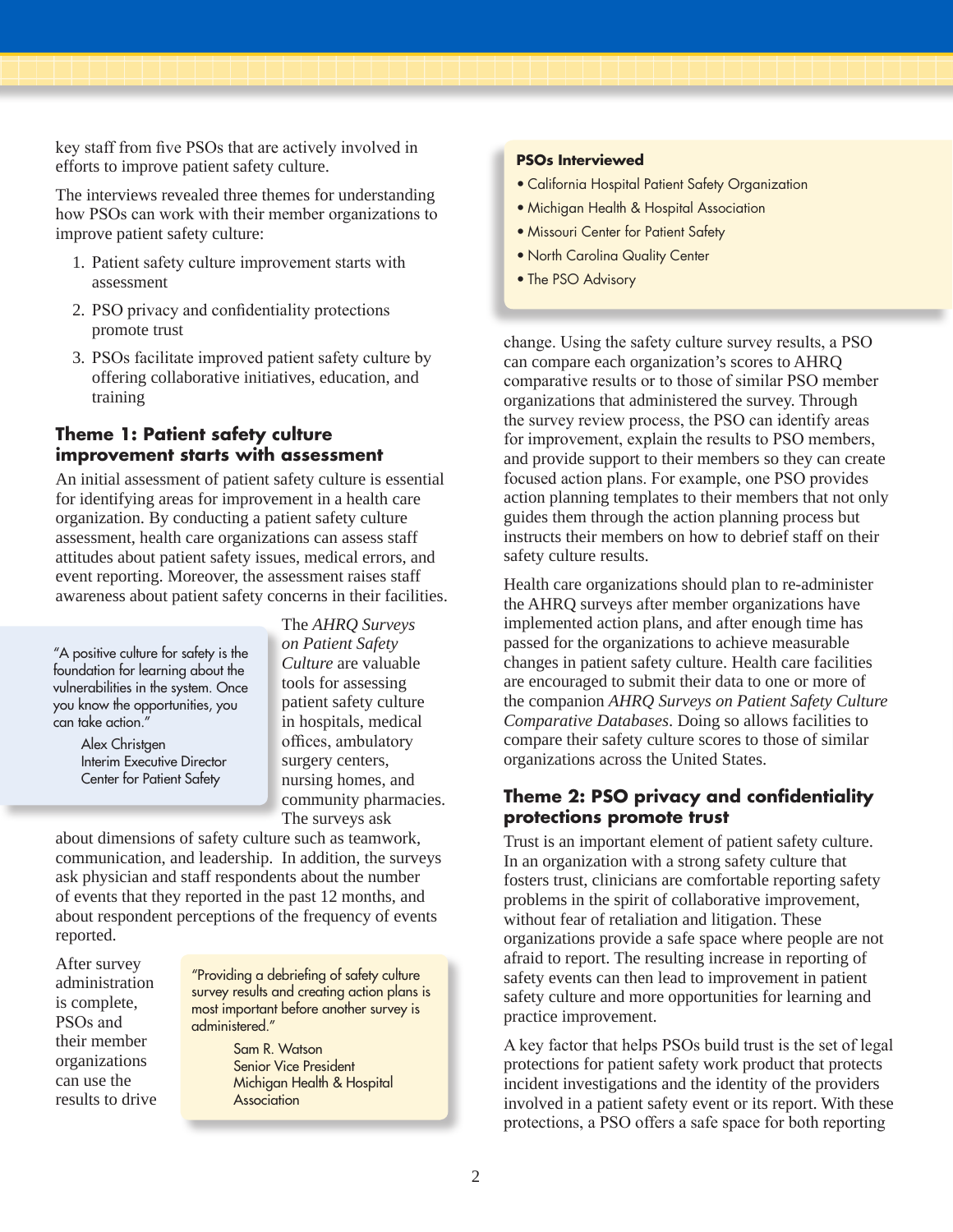

of adverse events and discussion of ways to improve safety. Several PSOs provide members a confidential analysis of patient safety event data, and provide forums for sharing accounts of patient safety events at the local, regional, or national levels.

| "If you don't feel comfortable<br>reporting, you don't have a safe<br>culture." |
|---------------------------------------------------------------------------------|
| Nancy Schanz                                                                    |
| Director                                                                        |
| North Carolina Quality Center                                                   |

PSOs encourage voluntary patient safety event reporting by offering technical assistance and the capability to report events directly to the PSO. For example,

PSOs can make a series of calls to walk their members through procedures for efficiently and safely submitting event data. Greater reporting of safety events is one factor that leads to a positive safety culture, which in turn leads to improvements in safety.

One method that PSOs use to foster discussion of safety events is a forum known as "Safe Tables" that offers a way for PSO members to share accounts of patient safety events. Conducted in person or though virtual meetings, PSO Safe Tables promote a culture of trust that encourages open dialogue by PSO members about patient safety issues (Wagner, 2011).

Safe Tables can focus on a single setting or include a variety of settings; the latter approach is especially useful when discussing a topic such as transitions of care that is applicable across all relevant settings. PSOs may host Safe Table events regionally, or focus on specific target

audiences such as children's hospitals, critical care and rural hospitals, or obstetric departments. The following are examples of topics that have been discussed during Safe Table events:

"When you hear those Safe Table cases, even very simple ones, you find culture all through it."

> Rory Jaffe Executive Director California Hospital Patient Safety Organization (CHPSO)

- Failure to inform patients of abnormal test results
- Factors related to falls
- Prevention of health care-associated infections
- Responses to patient violence and aggression

After establishing trust and gathering information, PSO leadership share aggregated, comparative safety culture survey results with their member organizations as a way of identifying and acknowledging problems in trust or other aspects of safety culture. Such sharing supports learning, helps to identify areas for improvement, and contributes to the development of action plans. PSOs also build trust with health care organizations by sharing patient safety alerts with member organizations to promote insight into the underlying causes of patient safety events. One interviewed PSO sends patient safety alerts to its members on a monthly basis using an email distribution list that members can subscribe to. The alerts describe the reported events and provide information on how to prevent similar events.

### **Theme 3: PSOs offer collaborative initiatives, education, and training to improve patient safety culture**

Health care organizations that are striving to improve patient safety culture invest in initiatives that promote change. To that end, PSOs inform their members about the importance of having the infrastructure and staffing that is required to implement patient safety culture initiatives and evaluate their effectiveness. Implementation of such initiatives has been linked to improvement of patient safety culture in areas such as increased teamwork and elimination of a punitive culture (Chera, 2014; Jones, 2013; Weaver, 2014). Many of these initiatives are shared in a collaborative format that allows members to discuss their experiences and supports implementation of best practices. In some cases, PSOs are collaborating with other PSOs and their members to expand the reach of patient safety culture initiatives.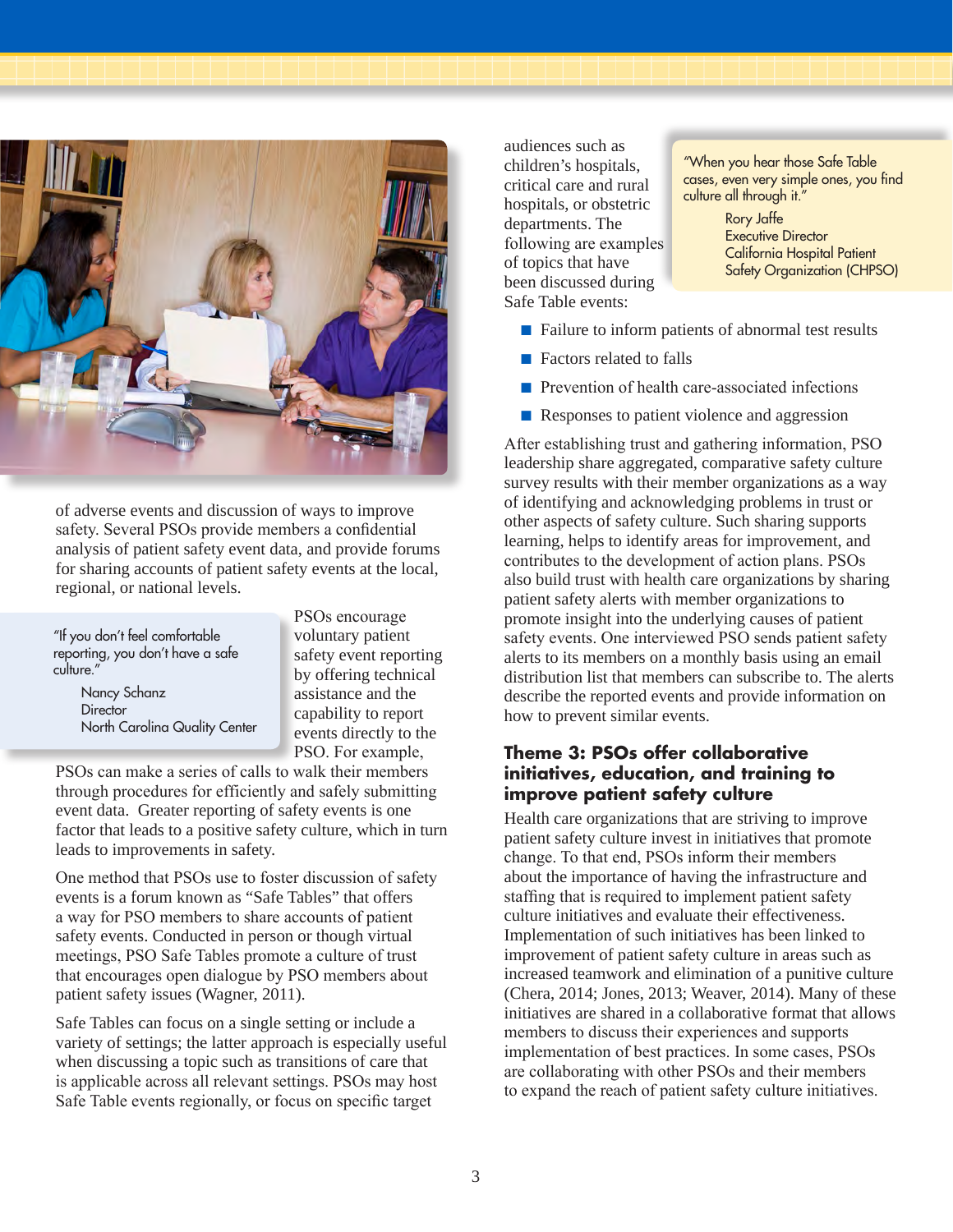Examples of patient safety culture initiatives that PSOs support include the following:

- Comprehensive Unit-based Safety Program (CUSP)
- Just Culture Training
- Patient and Family Engagement Training
- Second Victim Experience
- Team Strategies and Tools to Enhance Performance and Patient Safety (TeamSTEPPS®)

PSOs make patient safety culture initiatives available to members in the form of learning collaboratives, coaching services, educational workshops, newsletters, PSO blogs, webinars, and in-person conferences. Some PSOs convene annual conferences as a means to further engage members, introduce national experts, and allow for further sharing. These conferences provide a place for providers to learn new content, participate in interactive learning, and engage in networking. The conferences provide specific safety information and intervention support, and they reinforce the importance of the culture of safety.

"We work to have corporate workers involved, corporate safety workers in particular, field managers, and then obviously frontline folks."

> William Smith President The PSO Advisory

In order for an organization to advance and sustain patient safety culture, senior leadership must understand the relevance of attaining a strong culture of patient safety and must support continued improvement

efforts and initiatives. For this reason, one interviewed PSO focuses their patient safety culture education on physicians and managers (Schwendimann, 2013). One PSO offers training on patient and family engagement and encourages CEOs and senior leaders to pledge to have a dedicated person responsible for patient and family engagement initiatives in their hospital.

PSO-led improvements in patient safety culture encourage physicians and staff to be more transparent about their mistakes so they can learn from them. For example, one PSO enrolls all new members in the Comprehensive Unit-based Safety Partnership (CUSP) program at the beginning of PSO membership, to help clinicians work better together. In another initiative aimed at promoting transparency, a member organization

within a PSO evaluated the initiative of Second Victim Experience support for clinicians who have made medical errors by administering the AHRQ Hospital Survey on Patient Safety Culture before and after implementing the initiative. The results showed higher patient safety culture scores among the clinicians who received training compared to those who did not (Miller, Scott, & Hirschinger, 2015).

### **Conclusion**

Clearly, PSOs offer a wide variety of resources, experts, and collaborative opportunities that can support health care organizations as they seek to achieve further improvements in patient safety culture. Health care organizations with strong patient safety culture learn from their mistakes and evaluate the effectiveness of continuous quality improvement. The mutual collaboration and support that PSOs offer to their members can lead to improvements in patient safety culture not only within a health care organization but across organizations.

This program brief was prepared under Contract No. HHSA290201200003 TO#3 for the Agency for Healthcare Research and Quality, U.S. Department of Health and Human Services.

Suggested Citation: Understanding How PSOs Help Health Care Organizations Improve Patient Safety Culture. Rockville, MD: Agency for Healthcare Quality and Research. April 2016.

## **References**

American International Group. Patient Safety; Hospital Risk: Perspectives of Hospital C-Suite and Risk Managers. April 2013. http://www.aig.com/Chartis/internet/US/en/Patient\_ Safety\_Hospital\_Risk\_tcm3171-642502.pdf.

Berry JC, Davis JT, Bartman T, Hafer CC, Lieb LM, Khan N, Brilli RJ. Improved Safety Culture and Teamwork Climate Are Associated With Decreases in Patient Harm and Hospital Mortality Across a Hospital System. *J Patient Saf*. 2016 Jan 7. [Epub ahead of print]

Chera BS, Mazur L. eta l. Quantification of the impact of multifaceted initiatives intended to improve operational efficiency and the safety culture: a case study from an academic medical center radiation oncology department. Pract Radiat Oncol. 2014 Mar-Apr;4(2):e101-8.